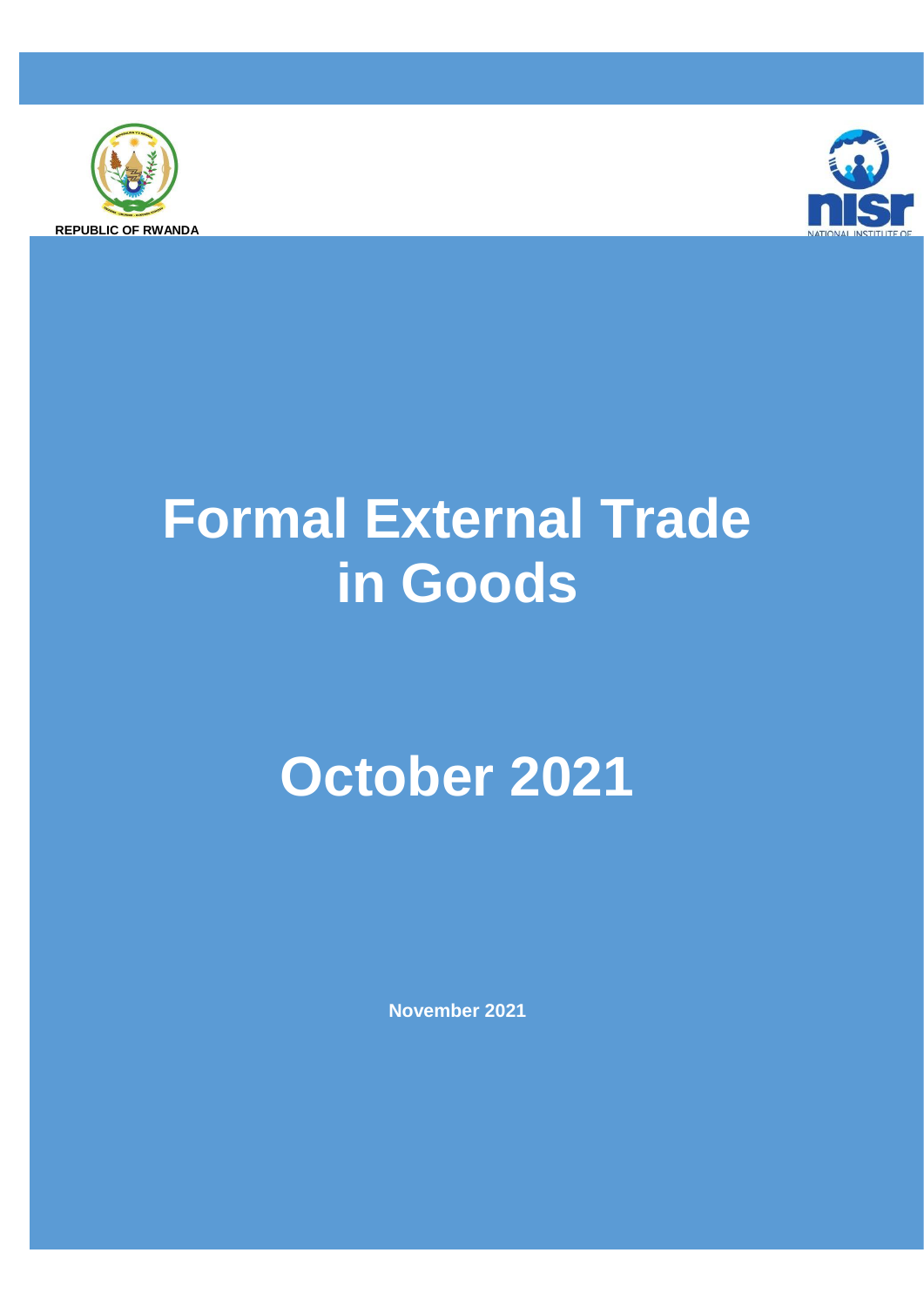#### Page **2** of **5**

## **Monthly Statistics of External Trade in Goods October 2021**

## **Balance of Trade**

The deficit in the balance of formal trade in goods was US\$ 198.76 million in October 2021, a decrease of 11.13 per cent compared to the previous month of September. Year-over-year, the formal trade in goods deficit increased by 25.92 per cent on the deficit of October 2020.

|  | Table 1. Summary of Formal External Trade in Goods |  |  |  |  |
|--|----------------------------------------------------|--|--|--|--|
|--|----------------------------------------------------|--|--|--|--|

| <b>FLOW</b>                | Value: US \$ Million |                   |                  |        | Shares in percentage |                  | Percentage Increase/Decrease |                 |  |
|----------------------------|----------------------|-------------------|------------------|--------|----------------------|------------------|------------------------------|-----------------|--|
|                            | 2021<br>2020         |                   |                  | 2020   |                      | 2021             |                              |                 |  |
|                            | Oct(R)               | Sept <sup>1</sup> | Oct <sup>1</sup> | Oct(R) | Sept <sup>1</sup>    | Oct <sup>1</sup> | Oct2021/Sept2021             | Oct2021/Oct2020 |  |
| A. Total Exports (f.o.b)   | 133.35               | 131.61            | 139.33           | 31.41  | 27.03                | 29.18            | 5.86%                        | 4.48%           |  |
| Domestic exports           | 103.91               | 92.22             | 97.43            | 24.48  | 18.94                | 20.41            | 5.65%                        | $-6.24%$        |  |
| Re-exports                 | 29.44                | 39.39             | 41.90            | 68.59  | 8.09                 | 8.78             | 6.36%                        | 42.31%          |  |
| B. Total Imports (c.i.f)   | 291.20               | 355.26            | 338.09           | 6.93   | 72.97                | 70.82            | $-4.83%$                     | 16.10%          |  |
| Total External Trade (A+B) | 424.55               | 486.87            | 477.41           | 100.00 | 100.00               | 100.00           | $-1.94%$                     | 12.45%          |  |
| Trade Balance (A-B)        | $-157.85$            | $-223.65$         | $-198.76$        |        |                      |                  | $-11.13%$                    | 25.92%          |  |

**Note:** (R) – Revised,

<sup>1</sup>Preliminary figures

## **Exports**

In October 2021, domestic exports values increased by 5.65 per cent compared to September 2021 and decreased by 6.24 per cent compared to October 2020. Table 2 shows exported goods in value of exports in October 2021 by SITC sections.

**Table 2.Total Domestic Exports of Goods by S.I.T.C Section in October 2021**

| <b>SITC SECTION/DESCRIPTION</b>                          | Value: US \$ Million |                   |                  |        | Shares in percentage |                  | Percentage Increase/Decrease |                 |  |
|----------------------------------------------------------|----------------------|-------------------|------------------|--------|----------------------|------------------|------------------------------|-----------------|--|
|                                                          | 2020                 |                   | 2021             | 2020   |                      | 2021             | Oct2021/Sept2021             | Oct2021/Oct2020 |  |
|                                                          | Oct(R)               | Sept <sup>1</sup> | Oct <sup>1</sup> | Oct(R) | Sept <sup>1</sup>    | Oct <sup>1</sup> |                              |                 |  |
| 0 - Food and live animals                                | 26.44                | 27.48             | 33.97            | 25.45  | 29.79                | 34.87            | 23.65%                       | 28.48%          |  |
| 1 - Beverages and tobacco                                | 0.00                 | 0.06              | 0.04             | 0.00   | 0.06                 | 0.04             | $-27.62%$                    | 6237.63%        |  |
| 2 - Crude materials, inedible, except fuels              | 6.52                 | 20.16             | 16.33            | 6.27   | 21.86                | 16.76            | $-18.98%$                    | 150.61%         |  |
| 3 - Mineral fuels, lubricants and related<br>materials   | 0.02                 | 0.05              | 0.05             | 0.02   | 0.06                 | 0.05             | $-8.74%$                     | 182.08%         |  |
| 4 - Animals and vegetable oils, fats & waxes             | 0.00                 | 0.16              | 0.06             | 0.00   | 0.18                 | 0.06             | $-61.59%$                    | 41824.12%       |  |
| 5 - Chemicals & related products, n.e.s.                 | 0.43                 | 1.10              | 0.67             | 0.41   | 1.19                 | 0.68             | $-39.13%$                    | 55.68%          |  |
| 6 - Manufactured goods classified chiefly by<br>material | 6.44                 | 7.07              | 5.93             | 6.20   | 7.66                 | 6.08             | $-16.16%$                    | $-7.96%$        |  |
| 7 - Machinery and transport equipment                    | 0.70                 | 0.87              | 3.02             | 0.67   | 0.94                 | 3.10             | 248.82%                      | 332.57%         |  |
| 8 - Miscellaneous manufactured articles                  | 1.75                 | 2.00              | 2.85             | 1.69   | 2.17                 | 2.93             | 42.73%                       | 62.66%          |  |
| 9 - Other commodities & transactions, n.e.s              | 61.60                | 33.37             | 34.51            | 59.29  | 36.18                | 35.42            | 3.43%                        | -43.98%         |  |
| <b>Total Domestic Exports</b>                            | 103.91               | 92.22             | 97.43            | 100.00 | 100.00               | 100.00           | 5.65%                        | $-6.24%$        |  |

Note:  $(R)$  – Revised,

1Preliminaryfigures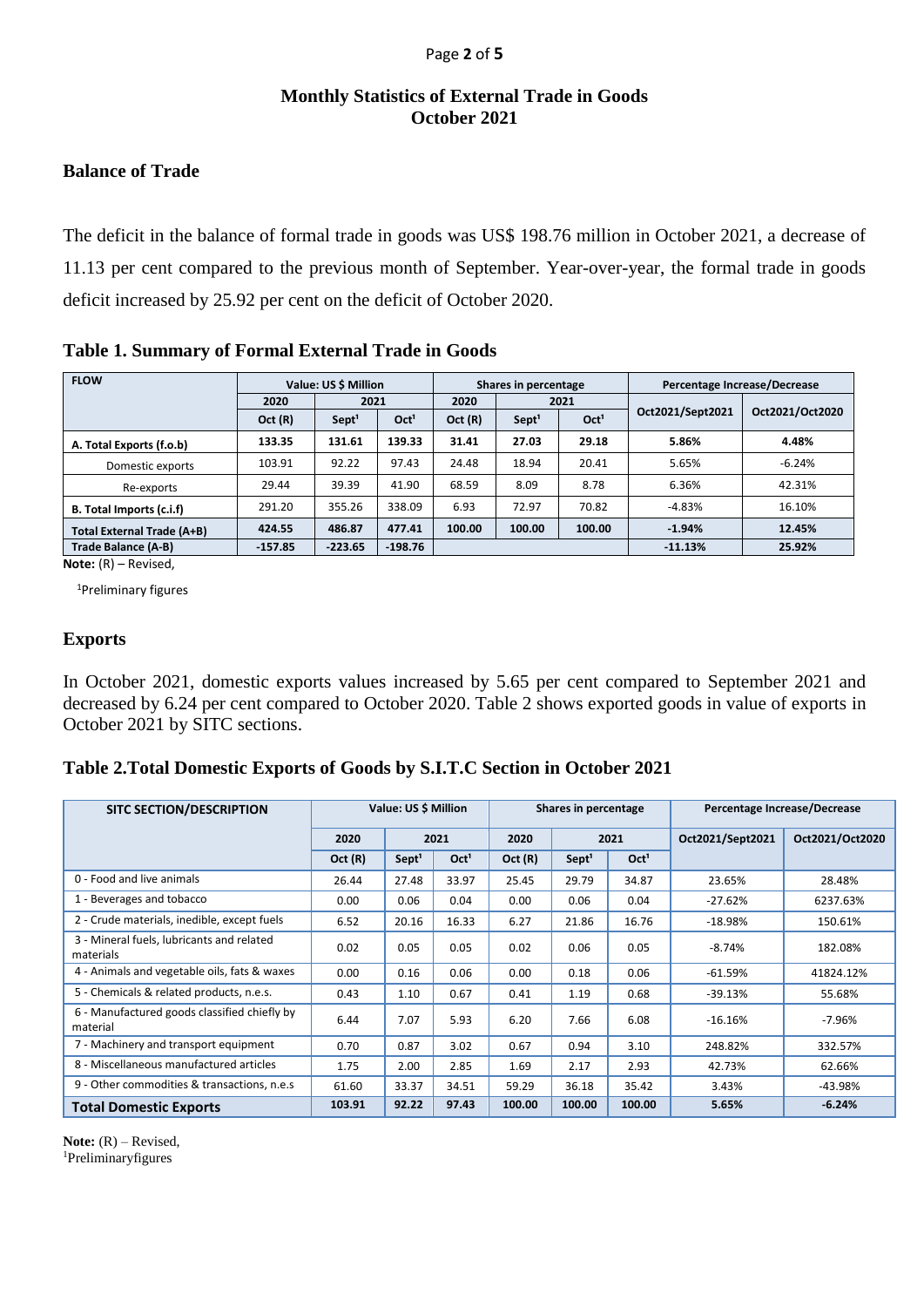## **Imports**

In October 2021, total imports values decreased by 4.83 per cent compared to September 2021 and increased by 16.10 per cent compared to October 2020.

| <b>SITC SECTION/DESCRIPTION</b>                          | Value: US \$ Million |                   |                  | Shares in percentage |                   | Percentage Increase/Decrease |                  |                 |
|----------------------------------------------------------|----------------------|-------------------|------------------|----------------------|-------------------|------------------------------|------------------|-----------------|
|                                                          | 2020                 |                   | 2021             | 2020                 |                   | 2021                         | Oct2021/Sept2021 | Oct2021/Oct2020 |
|                                                          | Oct(R)               | Sept <sup>1</sup> | Oct <sup>1</sup> | Oct(R)               | Sept <sup>1</sup> | Oct <sup>1</sup>             |                  |                 |
| 0 - Food and live animals                                | 43.68                | 37.76             | 49.30            | 15.00                | 10.63             | 14.58                        | 30.55%           | 12.86%          |
| 1 - Beverages and tobacco                                | 1.93                 | 2.71              | 2.61             | 0.66                 | 0.76              | 0.77                         | $-3.50%$         | 35.26%          |
| 2 - Crude materials, inedible, except<br>fuels           | 6.07                 | 14.22             | 8.68             | 2.08                 | 4.00              | 2.57                         | $-38.95%$        | 43.15%          |
| 3 - Mineral fuels, lubricants and related<br>materials   | 21.19                | 46.06             | 40.07            | 7.28                 | 12.97             | 11.85                        | $-13.00%$        | 89.07%          |
| 4 - Animals and vegetable oils, fats &<br>waxes          | 4.65                 | 15.54             | 20.73            | 1.60                 | 4.38              | 6.13                         | 33.33%           | 346.12%         |
| 5 - Chemicals & related products, n.e.s.                 | 28.54                | 43.83             | 42.72            | 9.80                 | 12.34             | 12.64                        | $-2.52%$         | 49.68%          |
| 6 - Manufactured goods classified chiefly<br>by material | 48.34                | 57.05             | 57.13            | 16.60                | 16.06             | 16.90                        | 0.15%            | 18.19%          |
| 7 - Machinery and transport equipment                    | 53.63                | 73.27             | 56.66            | 18.42                | 20.63             | 16.76                        | $-22.67%$        | 5.66%           |
| 8 - Miscellaneous manufactured articles                  | 23.42                | 29.75             | 27.80            | 8.04                 | 8.37              | 8.22                         | $-6.56%$         | 18.71%          |
| 9 - Other commodities & transactions,<br>n.e.s           | 59.76                | 35.07             | 32.38            | 20.52                | 9.87              | 9.58                         | $-7.66%$         | $-45.81%$       |
| <b>Total Imports</b>                                     | 291.20               | 355.26            | 338.09           | 100.00               | 100.00            | 100.00                       | $-4.83%$         | 16.10%          |

## **Table 3. Total Imports of Goods by S.I.T.C Section in October 2021**

Note:  $(R)$  – Revised <sup>1</sup>Preliminaryfigures

## **Re-exports**

In October 2021, re-exports values increased by 6.36 per cent compared to September 2021 and by 42.31 per cent compared to October 2020.

## **Table 4. Total Re-exports of Goods by S.I.T.C Section in October 2021**

| <b>SITC SECTION/DESCRIPTION</b>                          | Value: US \$ Million |                   |                  | Shares in percentage |                   | Percentage Increase/Decrease |                  |                 |
|----------------------------------------------------------|----------------------|-------------------|------------------|----------------------|-------------------|------------------------------|------------------|-----------------|
|                                                          | 2020                 |                   | 2021             | 2020                 |                   | 2021                         | Oct2021/Sept2021 | Oct2021/Oct2020 |
|                                                          | Oct(R)               | Sept <sup>1</sup> | Oct <sup>1</sup> | Oct(R)               | Sept <sup>1</sup> | Oct <sup>1</sup>             |                  |                 |
| 0 - Food and live animals                                | 9.43                 | 11.05             | 12.26            | 32.03                | 28.07             | 29.26                        | 10.89%           | 30.02%          |
| 1 - Beverages and tobacco                                | 0.73                 | 0.36              | 0.58             | 2.49                 | 0.91              | 1.40                         | 62.56%           | $-20.27%$       |
| 2 - Crude materials, inedible, except fuels              | 2.15                 | 2.01              | 2.18             | 7.32                 | 5.10              | 5.20                         | 8.46%            | 1.17%           |
| 3 - Mineral fuels, lubricants and related<br>materials   | 5.74                 | 9.98              | 10.85            | 19.51                | 25.35             | 25.91                        | 8.70%            | 88.94%          |
| 4 - Animals and vegetable oils, fats &<br>waxes          | 3.49                 | 5.41              | 6.54             | 11.86                | 13.74             | 15.60                        | 20.76%           | 87.11%          |
| 5 - Chemicals & related products, n.e.s.                 | 1.33                 | 1.98              | 1.40             | 4.51                 | 5.03              | 3.35                         | $-29.08%$        | 5.83%           |
| 6 - Manufactured goods classified chiefly<br>by material | 2.74                 | 4.07              | 3.24             | 9.32                 | 10.33             | 7.73                         | $-20.40%$        | 18.03%          |
| 7 - Machinery and transport equipment                    | 1.76                 | 2.66              | 2.76             | 5.96                 | 6.75              | 6.59                         | 3.84%            | 57.28%          |
| 8 - Miscellaneous manufactured articles                  | 2.06                 | 1.86              | 2.08             | 6.99                 | 4.71              | 4.96                         | 11.99%           | 0.93%           |
| 9 - Other commodities & transactions,<br>n.e.s           | 0.00                 | 0.00              | 0.00             | 0.00                 | 0.00              | 0.00                         | 0.00%            | 0.00%           |
| <b>Total Re-exports</b>                                  | 29.44                | 39.39             | 41.90            | 100.00               | 100.00            | 100.00                       | 6.36%            | 42.31%          |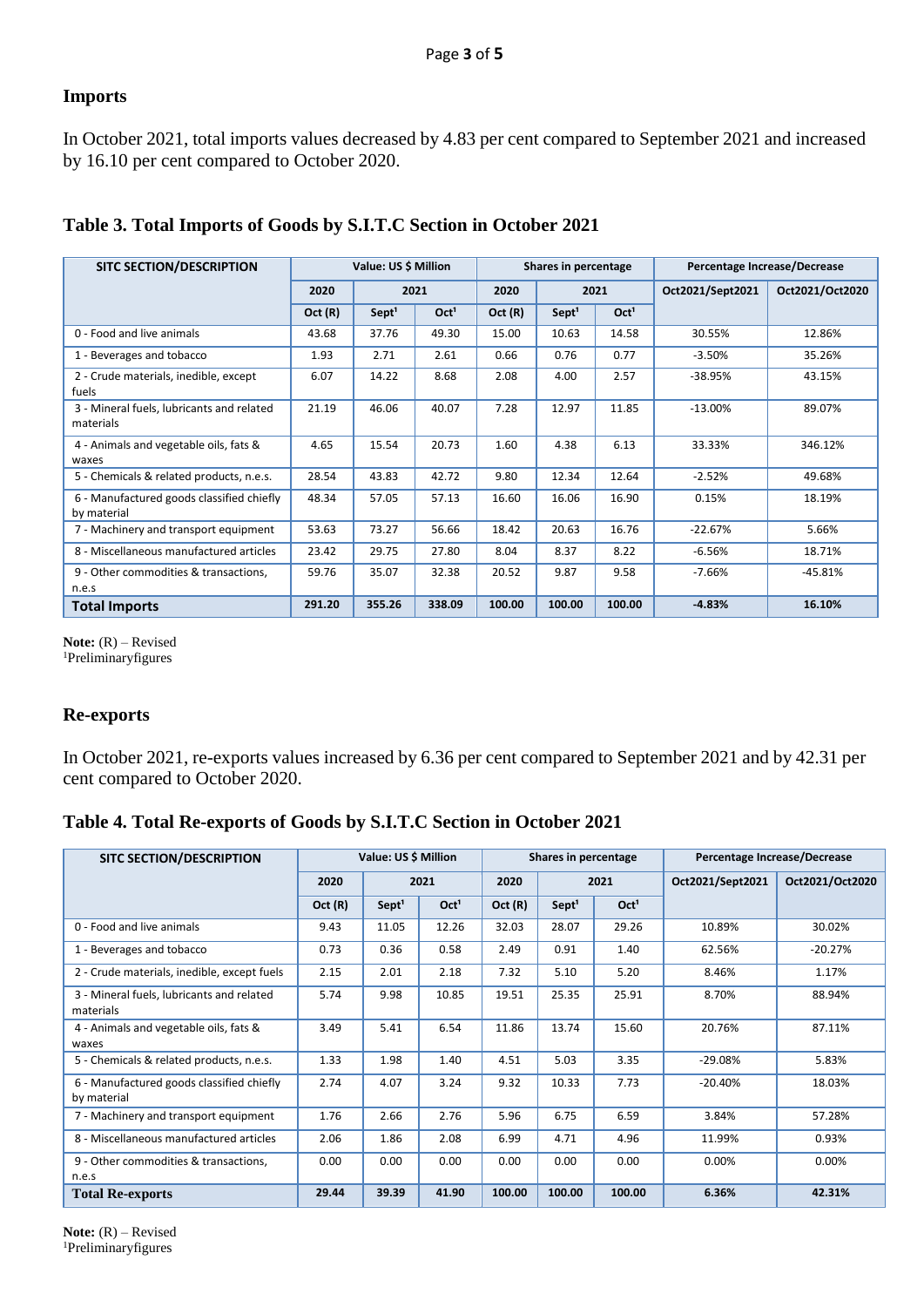## **Trading Partners**

## **Table 5. Main Trading Partner Countries in October 2021 – Domestic Exports**

|                | Country                              | Exports (f.o.b.) |                                              |                  |        |                   |                  |                              |                 |  |  |
|----------------|--------------------------------------|------------------|----------------------------------------------|------------------|--------|-------------------|------------------|------------------------------|-----------------|--|--|
|                |                                      |                  | Value: US \$ Million<br>Shares in percentage |                  |        |                   |                  | Percentage Increase/Decrease |                 |  |  |
|                |                                      | 2020             |                                              | 2021             | 2020   |                   | 2021             | Oct2021/Sept2021             | Oct2021/Oct2020 |  |  |
| Rank           |                                      | Oct(R)           | Sept <sup>1</sup>                            | Oct <sup>1</sup> | Oct(R) | Sept <sup>1</sup> | Oct <sup>1</sup> |                              |                 |  |  |
| 1              | <b>United Arab Emirates</b>          | 63.23            | 41.67                                        | 39.64            | 60.85  | 45.18             | 40.68            | $-4.87%$                     | $-37.32%$       |  |  |
| $\overline{2}$ | Congo, The Democratic Republic<br>Of | 8.78             | 11.38                                        | 10.79            | 8.45   | 12.33             | 11.08            | $-5.13%$                     | 22.96%          |  |  |
| 3              | United Kingdom                       | 3.82             | 3.25                                         | 6.55             | 3.68   | 3.53              | 6.72             | 101.15%                      | 71.13%          |  |  |
| 4              | Singapore                            | 1.14             | 1.96                                         | 3.73             | 1.10   | 2.13              | 3.83             | 89.96%                       | 227.57%         |  |  |
| 5              | Uganda                               | 2.08             | 2.96                                         | 3.72             | 2.00   | 3.21              | 3.82             | 25.80%                       | 79.30%          |  |  |
| 6              | <b>United States</b>                 | 2.88             | 2.64                                         | 3.56             | 2.78   | 2.87              | 3.65             | 34.55%                       | 23.41%          |  |  |
| $\overline{ }$ | Germany                              | 0.11             | 0.74                                         | 2.73             | 0.11   | 0.81              | 2.80             | 266.96%                      | 2357.28%        |  |  |
| 8              | Luxembourg                           | 1.08             | 0.93                                         | 2.57             | 1.04   | 1.01              | 2.64             | 175.83%                      | 137.68%         |  |  |
| 9              | Kenya                                | 1.66             | 4.88                                         | 2.55             | 1.60   | 5.29              | 2.62             | $-47.74%$                    | 53.31%          |  |  |
| 10             | Belgium                              | 1.54             | 0.48                                         | 2.52             | 1.48   | 0.52              | 2.58             | 420.05%                      | 63.42%          |  |  |
|                | <b>Rest of the World</b>             | 17.58            | 21.32                                        | 19.08            | 16.92  | 23.11             | 19.58            | $-10.49%$                    | 8.54%           |  |  |
| <b>Total</b>   |                                      | 103.91           | 92.22                                        | 97.43            | 100.00 | 100.00            | 100.00           | 5.65%                        | $-6.24%$        |  |  |

**Note:** (R) – Revised

<sup>1</sup>Preliminary figures

## **Rank Country Re-Exports (f.o.b.) Value: US \$ Million Shares in percentage** Percentage Increase/Decrease **2020 2021 2020 2021 Oct2021/Sept2021 Oct2021/Oct2020**  $\overline{Oct}$  **(R)**  $\overline{Sept}$ <sup>1</sup>  $\overline{Oct}$ <sup>1</sup>  $\overline{Oct}$  **Oct**<sup>1</sup>  $\overline{Oct}$ <sup>1</sup>  $\overline{Oct}$ <sup>1</sup> **1** Congo, The Democratic<br>Republic Of Pongo, The Bemocratic 28.43 38.21 39.74 96.55 97.01 94.86 4.01% 39.82% **2** Ethiopia 0.15 0.00 0.97 0.49 0.00 2.32 0.00% 569.93% **3** United Kingdom **1.24** 0.00 0.00 0.00 0.52 0.00 0.00 0.00 1.24 0.00% 0.00% 0.00% **4** United Arab Emirates 0.02 0.00 0.49 0.07 0.00 1.17 107707.83% 2233.07% **5** Tanzania, United Republic Of 0.00 0.48 0.26 0.00 1.23 0.63 -45.66% 0.00% **6** Sudan 0.00 0.00 0.22 0.00 0.00 0.52 0.00% -100.00% **7** Uganda 0.22 0.46 0.15 0.74 1.16 0.35 -67.51% -32.27% **8** Turkey 0.00 0.00 0.13 0.00 0.00 0.31 0.00% -100.00% **9** South Sudan 0.00 0.05 0.08 0.00 0.12 0.18 56.17% 0.00% **10** Zambia 0.03 0.10 0.05 0.11 0.25 0.13 -45.64% 0.00% **Rest of the World 0.60 0.09 -0.72 2.03 0.23 -1.73 -888.94% -220.83% Total 29.44 39.39 41.90 100.00 100.00 100.00 6.36% 42.31%**

## **Table 6. Main Trading Partner Countries in October 2021–Re-exports**

**Note:** (R) – Revised 1Preliminaryfigures